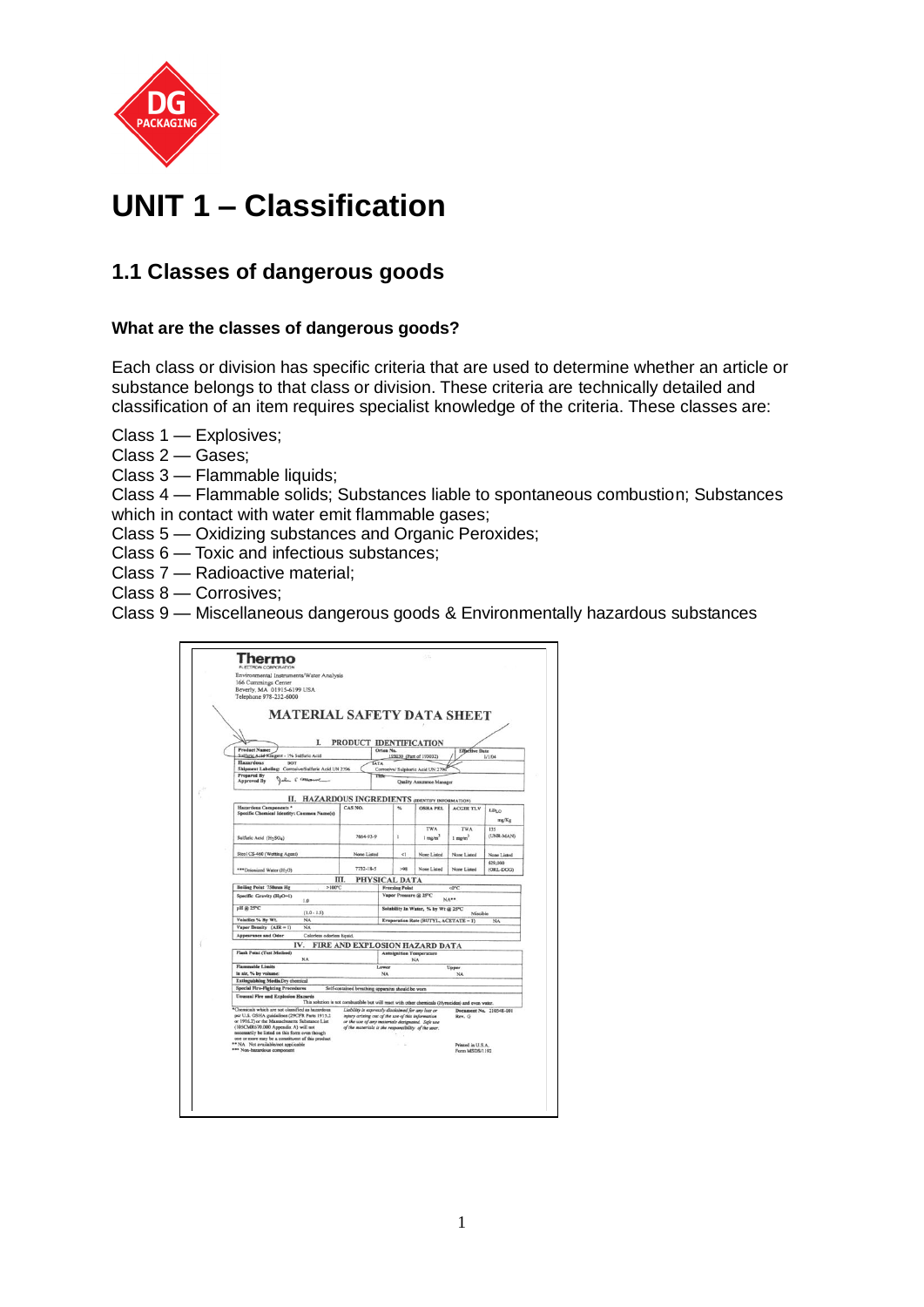

## **1.2 COMPLETE LIST OF CLASSES AND DIVISIONS**

| <b>Hazard label</b>       | <b>Name/Division</b>             | <b>Description</b>         | <b>Comments and/or</b>     |
|---------------------------|----------------------------------|----------------------------|----------------------------|
| 危險性標簽                     | <b>Cargo IMP Code</b>            | 描述                         | <b>Examples</b>            |
|                           | 名稱/類別                            |                            | 例子                         |
|                           | 貨運標準代碼                           |                            |                            |
| <b>Class 1 Explosives</b> |                                  |                            |                            |
|                           | Division 1.1                     | Articles and substances    |                            |
|                           | <b>REX</b>                       | having a mass explosion    |                            |
|                           | 1.1 項                            | hazard                     |                            |
|                           |                                  | 係指具有整體爆炸危險性                |                            |
|                           |                                  | 的物品和物質(整體爆炸                |                            |
|                           |                                  | 是指實際上瞬間影響到幾                |                            |
|                           |                                  | 乎全部載荷的爆炸)。                 |                            |
|                           | Division 1.2                     | Articles and substances    |                            |
|                           | <b>REX</b>                       | having a projection        |                            |
|                           | 1.2 項                            | hazard                     |                            |
|                           |                                  | 係指具有噴射危險性而無                |                            |
|                           |                                  | 整體爆炸危險性的物品和                |                            |
|                           |                                  | 物質。                        |                            |
|                           | Division 1.3<br>REX <sup>2</sup> | Articles and substances    |                            |
|                           | <b>RCX</b>                       | having a minor blast or    |                            |
|                           | When<br>RGX                      | projection hazard          |                            |
|                           | 1.3 項<br>permitted               | 係指具有起火危險性和輕                | THESE EXPLOSIVES           |
|                           | 當被允許                             | 微的爆炸危險性或輕微的                | ARE NORMALLY               |
|                           |                                  | 噴射危險性,或兩者兼而<br>有之,但無整體爆炸危險 | <b>FORBIDDEN FOR</b>       |
|                           |                                  | 性的物品和物質。                   | <b>CARRIAGE BY AIR</b>     |
|                           |                                  |                            | e.g. TNT, Dynamite or      |
|                           | Division 1.4                     | Articles and substances    | Torpedoes                  |
|                           | <b>REX</b>                       | which present no           | 炸藥通常被禁止使用                  |
| 1.4                       | 1.4 項                            | significant hazard         | 空運,例如TNT、炸                 |
| <b>Explosives</b>         |                                  | 係指無顯著危險性的物品                | 藥或魚雷等。                     |
|                           |                                  | 和物質。                       |                            |
|                           |                                  |                            |                            |
|                           | Division 1.5<br><b>REX</b>       | Very insensitive           |                            |
| 1.5                       | 1.5 項                            | substances which have a    |                            |
|                           |                                  | mass explosion hazard      |                            |
|                           |                                  | <b>係指具有整體爆炸性,但</b>         |                            |
|                           |                                  | 非常不敏感以致在正常運<br>輸條件下引發或由燃燒轉 |                            |
|                           |                                  | 為爆炸的可能性非常小的                |                            |
|                           |                                  | 物質。                        |                            |
|                           |                                  |                            |                            |
|                           | Division 1.6                     | Extremely insensitive      |                            |
|                           | 1.6 項                            | articles which do not      |                            |
| 1.6                       |                                  | have a mass explosion      |                            |
|                           |                                  | index                      |                            |
|                           |                                  | 係指無整體爆炸危險性的                |                            |
|                           |                                  | 極不敏感物品。                    |                            |
|                           | RXB, RXC, RXD,<br>RXE, RXG       |                            | <b>Compatibility Group</b> |
| 1.4/1.4/1.4/1.4           |                                  |                            | Assignment according       |
|                           |                                  |                            | to DGR Table 3.1A,         |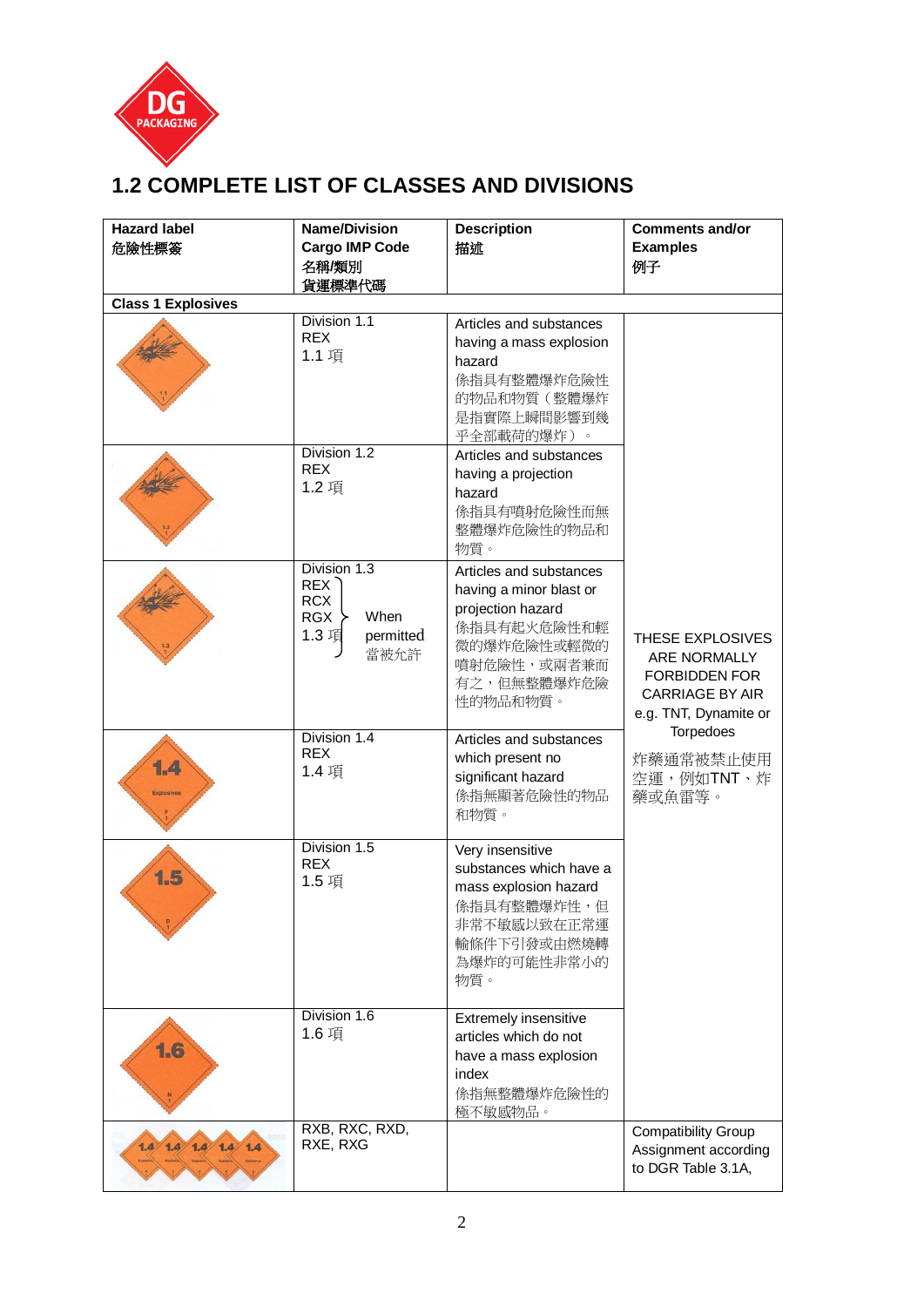

|                            |                                                                                                                                                                                                |                                                                                                                                                                                          | e.g. Distress signals,<br>Fuse igniters<br>.配裝組的劃分是根據<br>《規則》表3.1A。                                                                                                                                                        |  |  |  |
|----------------------------|------------------------------------------------------------------------------------------------------------------------------------------------------------------------------------------------|------------------------------------------------------------------------------------------------------------------------------------------------------------------------------------------|----------------------------------------------------------------------------------------------------------------------------------------------------------------------------------------------------------------------------|--|--|--|
|                            | Note: Goods of Class 1 are assigned to one of six divisions AND to one of 13 compatibility groups which<br>identify the kinds of explosive articles and substances that are deemed compatible. |                                                                                                                                                                                          |                                                                                                                                                                                                                            |  |  |  |
| 1.4<br><b>Explosives</b>   | <b>RXS</b>                                                                                                                                                                                     | Articles and substances<br>which present no<br>significant hazard.<br>Effect from accidental<br>functioning is confined<br>within the package<br>係指無顯著危險性的物品<br>和物質。發生意外的影響<br>主要限於包裝本身。 | e.g. Ammunition for<br>hand weapon, for<br>signal, Safety Fuses,<br>some types of<br>Fireworks, etc.<br>由組件所產的附作用引<br>起的爆炸信號彈、導火<br>線<br>、某些類型煙花等。                                                                         |  |  |  |
| <b>Class 2 Gases</b>       |                                                                                                                                                                                                |                                                                                                                                                                                          |                                                                                                                                                                                                                            |  |  |  |
|                            | Division 2.1<br>Flammable Gas<br><b>RFG</b><br>易燃氣體類別 2.1                                                                                                                                      | Any gas which, when<br>mixed with air in certain<br>proportions, forms a<br>flammable mixture.<br>與空氣混合,可燃輻度至<br>少為12個百分點的氣體。                                                            | e.g. Butane,<br>Hydrogen, Propane,<br>Acetylene, Lighters<br>丁烷、氫、丙烷、乙炔<br>、打火機                                                                                                                                            |  |  |  |
| Non-flammable              | Division 2.2 Non-<br>flammable non-toxic<br>gas<br><b>RNG</b><br><b>RCL</b><br>不易燃,<br>無毒的壓縮氣體類別<br>2.2                                                                                        | Any non-flammable, non-<br>toxic gas or low<br>temperature liquefied<br>gas.<br>非易燃無毒氣體。                                                                                                 | e.g. Carbon dioxide,<br>Neon, Fire<br>extinguisher, liquefied<br>Nitrogen or Helium<br>二氧化碳、氖、滅火器<br>或低溫液化氣體例如液<br>化氮氣或氦氣。                                                                                                 |  |  |  |
| <b>TOXIC GI</b>            | Division 2.3<br><b>Toxic Gas</b><br><b>RPG</b><br>有毒氣體類別 2.3                                                                                                                                   | Gases known to be toxic<br>or corrosive to humans<br>and known to pose a<br>health risk.<br>已知具有的毒性或腐蝕性<br>強到對人的健康造成危害<br>的氣體。                                                           | Most toxic gases are<br>forbidden for carriage<br>by air; some are<br>permitted, e.g.<br>aerosols of low<br>toxicity, tear gas<br>devices.<br>具毒性或腐蝕性, 對人<br>的健康造成危險的氣體<br>多數毒氣被禁止為使用<br>空運;有些被允許,例<br>如低毒性噴霧劑,<br>催淚彈等設備。 |  |  |  |
| Class 3 - Flammable Liquid |                                                                                                                                                                                                |                                                                                                                                                                                          |                                                                                                                                                                                                                            |  |  |  |
| <b>Flammable liquid</b>    | Class 3<br>Flammable Liquid<br><b>RFL</b><br>易燃液體                                                                                                                                              | Any liquid having a<br>closed cup flash point of<br>60.°C or below (DGR<br>Appendix A)<br>易燃液體是指在閉杯試驗<br>中溫度不超60.°C)或以下                                                                  | e.g. Paints, alcohols,<br>some adhesives,<br>acetone, petrol, etc.<br>某些油漆、油漆、酒精<br>某些膠黏劑、丙酮、<br>汽油等。                                                                                                                      |  |  |  |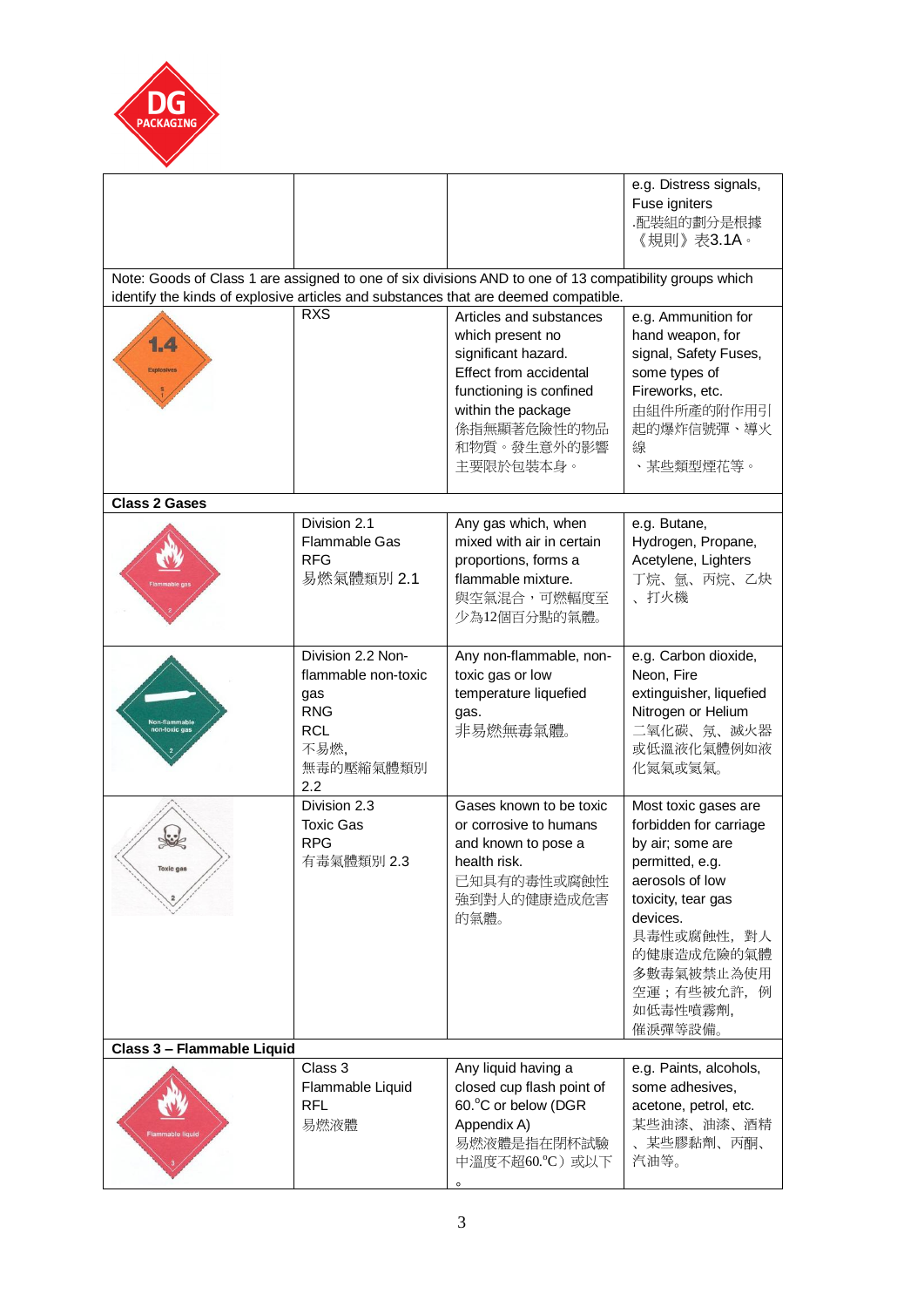

| <b>Class 4 Flammable solids</b> |                                                                                                                                                                                  |                                                                                                                                                                                                                                                                                                                                              |                                                                                                                                        |
|---------------------------------|----------------------------------------------------------------------------------------------------------------------------------------------------------------------------------|----------------------------------------------------------------------------------------------------------------------------------------------------------------------------------------------------------------------------------------------------------------------------------------------------------------------------------------------|----------------------------------------------------------------------------------------------------------------------------------------|
|                                 | Division 4.1<br>Flammable solid, Self<br>reactive substances,<br>Polymerizing<br>substances and<br>Desensitized<br>explosive<br><b>RFS</b><br>易燃固體類別.<br>自反應物質, 聚合物<br>質和脫敏炸藥4.1 | Any solids material,<br>which is readily<br>combustible, or may<br>cause or contribute to fire<br>through friction or<br>undergo a strong<br>exothermic reaction.<br>Desensitized explosives if<br>not fully diluted may<br>explode<br>易燃固體,指在正常運輸<br>條件下,易於燃燒的固體<br>和摩擦可能起火的固體;<br>自身反應物質是指容易發<br>生激烈放熱分解的物質;<br>鹹敏的爆炸品是指不充分<br>稀釋就可能爆炸的物質。 | e.g. Matches, Sulphur,<br>Celluloid,<br>Nitronaphthalene.<br>Note: some are self-<br>reactive.<br>火柴、硫磺、明膠、硝<br>基。<br>注:某些是自我反應物<br>質。 |
|                                 | Division 4.2<br>Spontaneously<br>Combustible<br><b>RSC</b><br>自燃物品類別 4.2                                                                                                         | Such substances are<br>liable to spontaneous<br>heating or to heating up<br>in contact with air and<br>then liable to catch fire.<br>自然物質係指在正常運輸<br>條件下能自發放熱,或接<br>觸空氣能夠放熱;並隨後<br>起火的物質。                                                                                                                                                     | e.g. White or Yellow<br>phosphorous,<br>Magnesium diamide.<br>白色或黄色磷、鎂聯氨<br>$\circ$                                                    |
|                                 | Division 4.3<br>Dangerous When<br>Wet RFW<br>遇濕易燃物品類別 4.3                                                                                                                        | Substances, which by<br>interaction with water, are<br>liable to become<br>spontaneously flammable<br>or give off flammable<br>gases.<br>與水接觸釋放出易燃氣體<br>(遇濕危險)的物質。這<br>種物質與水反應自燃或產<br>生足以構成危險數量的易<br>燃氣體。                                                                                                                                    | e.g. Calcium carbide,<br>sodium.<br>鈣碳化物、鈉。                                                                                            |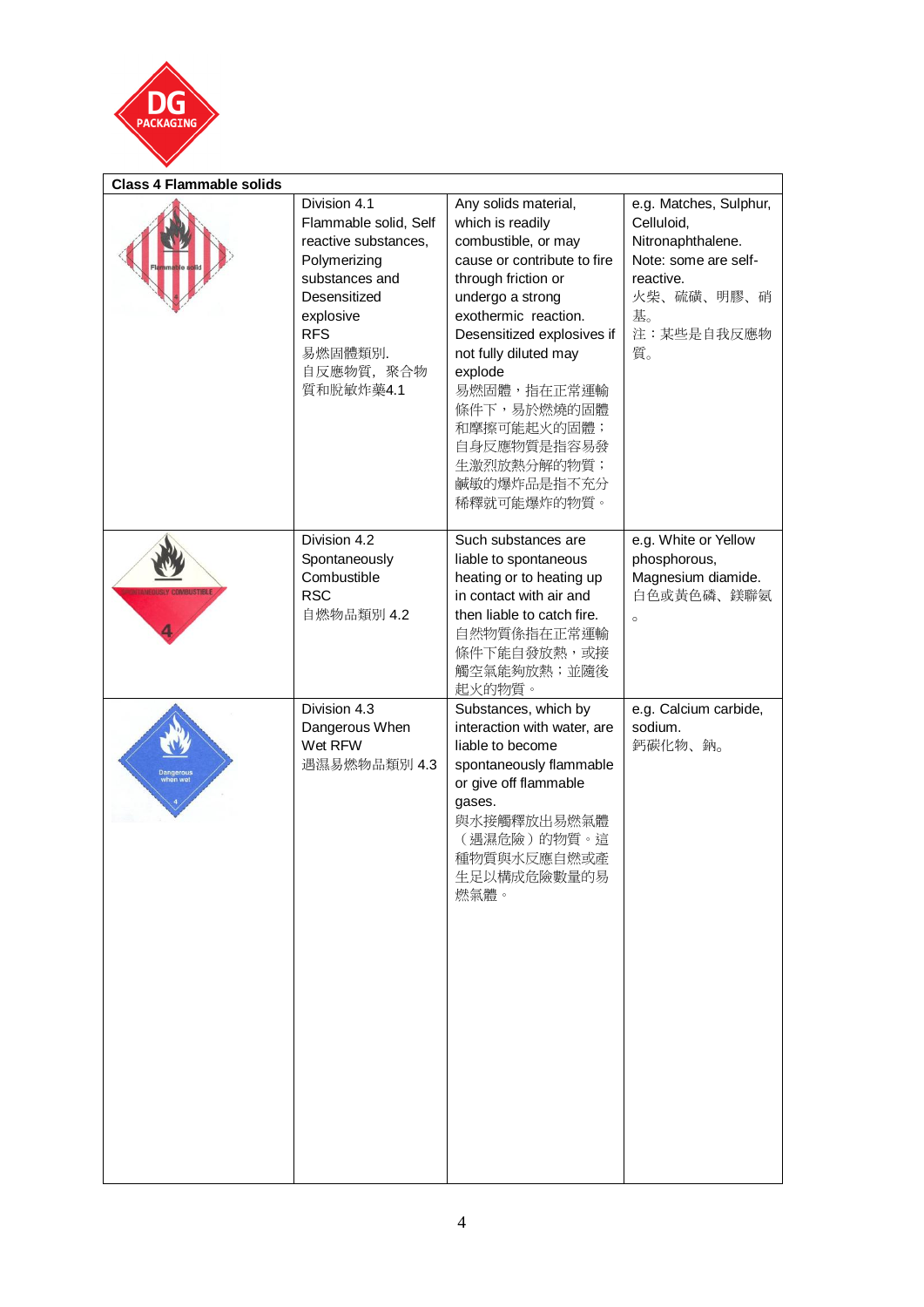

| Class 5 Oxidizing substance; organic peroxide                                                                       |                                                                         |                                                                                                                                                                                                                                                                      |                                                                                                                                                                                  |  |
|---------------------------------------------------------------------------------------------------------------------|-------------------------------------------------------------------------|----------------------------------------------------------------------------------------------------------------------------------------------------------------------------------------------------------------------------------------------------------------------|----------------------------------------------------------------------------------------------------------------------------------------------------------------------------------|--|
| Oxidizer                                                                                                            | Division 5.1<br>Oxidizer<br><b>ROX</b><br>氧化劑類別 5.1                     | A substance that yields<br>oxygen readily to<br>stimulate the combustion<br>of other materials.<br>氧化劑是指本身未必燃燒<br>,但通常因放出氧可能引<br>起或促使其他物質燃燒的<br>物質。這類物質可能含在<br>一種物品内。                                                                                                | e.g. Ammonium nitrate<br>fertilizer, calcium<br>chlorate, bleaches.<br>硝酸銨肥料、鈣氯酸鹽<br>、漂白劑。                                                                                       |  |
|                                                                                                                     | Division 5.2<br>Organic Peroxide<br><b>ROP</b><br>有機過氧化物<br>類別 5.2      | An organic material<br>(liquid or solid) that can<br>be ignited readily by<br>external flame and then<br>burns with an<br>accelerating rate: some<br>substances react<br>dangerously with others<br>有機過氧化物遇熱不穩定<br>,它可以放熱並因面加速<br>自身的分解。此外,它們<br>還可能與其他物質發危險<br>的反應。 | e.g. tert-Butyl<br>hydroperoxide, as<br>listed in Appendix C of<br>the DGR<br>丁基過氧化氫,<br>被列出在《規則》附<br>錄C。                                                                        |  |
| <b>Class 6 Toxic (Poisonous) and Infectious Substances</b>                                                          |                                                                         |                                                                                                                                                                                                                                                                      |                                                                                                                                                                                  |  |
| Toxic                                                                                                               | Division 6.1<br><b>Toxic Substance</b><br><b>RPB</b><br>毒性物質類別 6.1      | Liquids or solids, which<br>are dangerous if inhaled,<br>swallowed or absorbed<br>through the skin.<br>6.1項毒性物質係指在吞食<br>、吸入或皮膚接觸後,可<br>能造成死亡或嚴重受傷或<br>損害人的健康的物質。                                                                                                     | e.g. Arsenic, Nicotine,<br>Cyanide, Pesticide,<br>Strychnine.<br>Some are totally<br>forbidden, e.g.<br>Bromoacetone.<br>砷、尼古丁、氰化物、<br>殺蟲劑、馬錢子鹼。                                 |  |
| Infectious substance<br>In case of damage or leakage<br><b>Immediately notify Public</b><br><b>Health authority</b> | Division 6.2<br><b>Infectious Substance</b><br><b>RIS</b><br>感染物質類別 6.2 | Substances which are<br>known or reasonably<br>expected to contain<br>pathogens and cause<br>disease in humans or in<br>animals<br>指那些已知含有或有理由<br>認為含有病原體的物質。<br>病原體是指會使人類或動<br>物感染疾病的微生物(包<br>括細菌、病毒、立克次氏<br>體、寄生蟲、真菌)或其<br>他媒介物,例如朊毒體。                             | e.g. Virus, Bacteria,<br>such as HIV (AIDS),<br>Rabies, some<br>diagnostic specimens<br>and Medical and<br>Clinical waste.<br>病毒、細菌, 例如HIV<br>(愛滋病)、狂犬病、某<br>些診療樣品和臨床與醫<br>療廢棄物。 |  |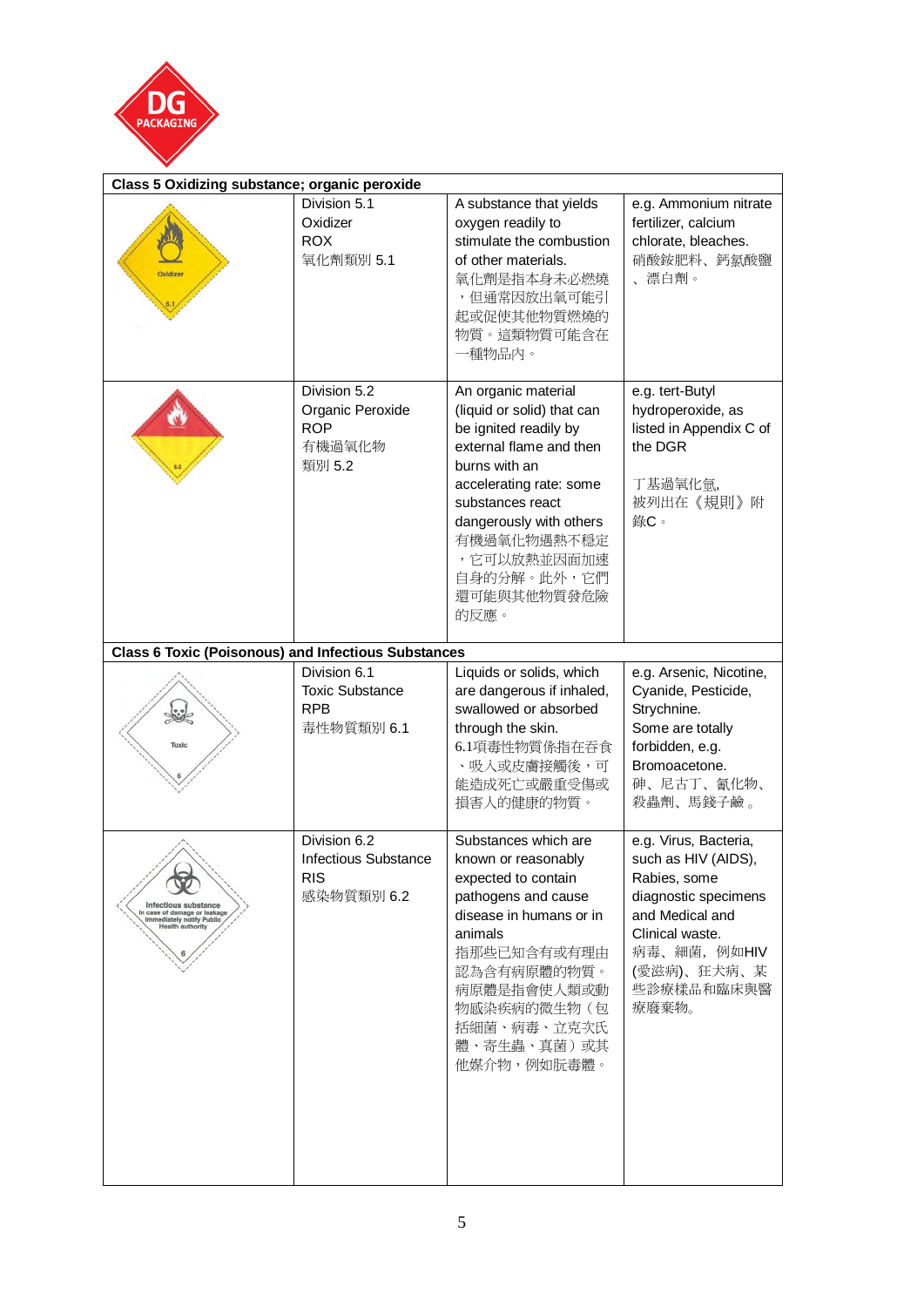

| <b>Class 7 Radioactive Material</b>           |                                                                                                                      |                                                                                                                                                                                                                                                                                 |                                                                                                                         |
|-----------------------------------------------|----------------------------------------------------------------------------------------------------------------------|---------------------------------------------------------------------------------------------------------------------------------------------------------------------------------------------------------------------------------------------------------------------------------|-------------------------------------------------------------------------------------------------------------------------|
| <b>RADIOACTIVE</b>                            | Class <sub>7</sub><br>Radioactive Material<br>Category I - White<br><b>RRW</b><br>放射性類別7項別1                          | Radioactive materials<br>with low radiation level on<br>the package surface. No<br>transport index indicated.<br>放射性物質係指所含放射<br>性核素的活度濃度和托運<br>貨總活度均超過規定數值<br>的任何物質。                                                                                                            | e.g. Radionuclides or<br>isotopes for medical or                                                                        |
| <b>RADIOACTIVE II</b>                         | Class <sub>7</sub><br>Radioactive Material<br>Category II - Yellow<br><b>RRW</b><br>放射性類別7項別<br>ll黄色                 | Radiation level higher<br>than Category I and a<br>transport index not<br>exceeding 1.<br>放射性物質活度高於類別<br>I, 運輸指數不超過1。                                                                                                                                                           | industrial purposes,<br>such as Cobalt 60,<br>Caesium 131 and<br>Iodine 132.<br>放射性核素或核素用於<br>醫療或工業目的, 例如<br>: 鈷60、銫131 |
| <b>RADIOACTIVE II</b>                         | Class <sub>7</sub><br>Radioactive Material<br>Category III - Yellow<br><b>RRW</b><br>放射性類別7項別 III<br>黃色              | Radiation level higher<br>than Category II and/or a<br>transport index exceeding<br>1 but not more than 10.<br>放射性物質活度高於類別<br>Ⅱ, 運輸指數介符1與10之<br>間。                                                                                                                              | 和碘132。                                                                                                                  |
| <b>FISSILE</b><br>CRITICALITY<br>SAFETY INDEX | Class <sub>7</sub><br>Radioactive Material<br><b>Fissile</b><br><b>Criticality Safety</b><br>Index<br>裂變物質<br>臨界安全指數 | <b>Criticality Safety Index</b><br>labels must be used in<br>addition to the<br>appropriate radioactive<br>labels to provide control<br>over accumulation of<br>packages or overpacks<br>containing fissile material.<br>除放射性物質標簽外臨界<br>安全指數標簽也必須貼上<br>以控制包裝及合成包裝<br>含有裂變物質的份量。 | e.g. Fissile material:<br>Uranium 233 and 235,<br>Plutonium 239 and<br>241.<br>裂變物質, 例如:鈾23<br>3及235、                   |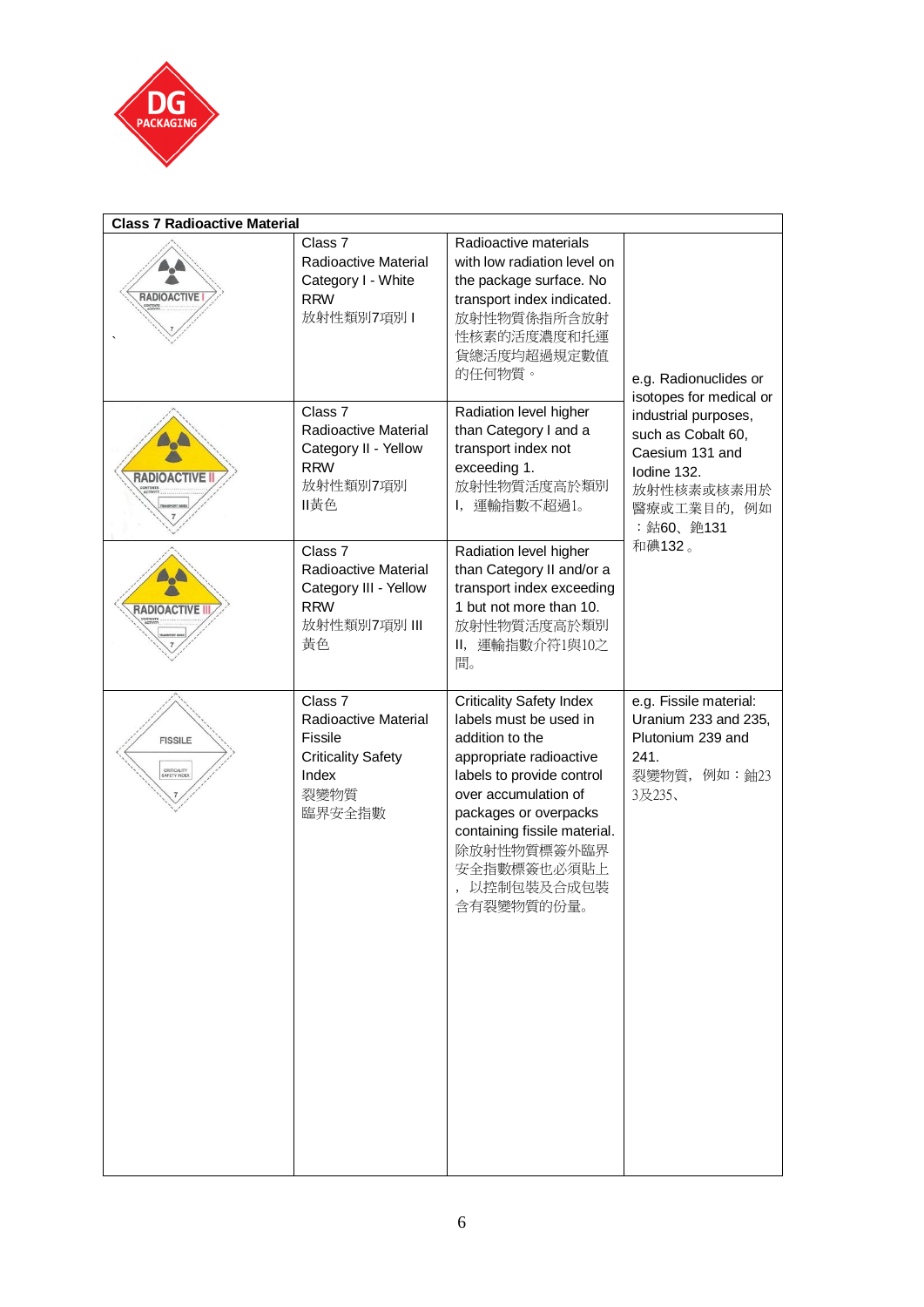

| <b>Class 8 Corrosive</b> |                                                                                                                                                                                               |                                                                                                                                                                                                                                                                                             |                                                                                                                                               |
|--------------------------|-----------------------------------------------------------------------------------------------------------------------------------------------------------------------------------------------|---------------------------------------------------------------------------------------------------------------------------------------------------------------------------------------------------------------------------------------------------------------------------------------------|-----------------------------------------------------------------------------------------------------------------------------------------------|
| <b>CORROSIVE</b>         | Class 8<br><b>Corrosive Material</b><br><b>RCM</b><br>腐蝕性物質類別Misce<br><b>Ilaneous Dangerous</b><br>Substances and<br>Articles, Including<br>Environmentally<br>Hazardous<br><b>Substances</b> | A liquid or solid that will<br>cause severe damage<br>when in contact with<br>living tissue or, in the<br>case of leakage will<br>materially damage or<br>even destroy other goods<br>or the means of transport.<br>腐蝕性物質是通過化學作<br>用在接觸生物組織時會造<br>成嚴重損傷、或在滲漏時<br>會嚴重損害甚至毀壞其他<br>貨物或運輸工具的物質。 | e.g. Battery acids,<br>sulphuric and other<br>acids, sodium<br>hydroxide, potassium<br>hydroxide, Mercury<br>電池酸、硫酸和其他酸<br>、氫氧化鈉、氫氧化鉀<br>、水銀。 |
|                          |                                                                                                                                                                                               |                                                                                                                                                                                                                                                                                             |                                                                                                                                               |

**Class 9 Miscellaneous Dangerous Substances and Articles, Including Environmentally Hazardous Substances** 

| Class 9<br>Miscellaneous<br>dangerous goods,<br>Environmentally<br>hazardous<br>substances<br><b>RMD</b><br>雜項物質類別.<br>環境有害物質 9 | Any substance which<br>presents a danger during<br>air transportation that is<br>not covered by other<br>classes.<br>These include Aviation<br>regulated solids or<br>liquids, where materials<br>may have irritating,<br>noxious or other<br>properties which could<br>cause extreme<br>annoyance or discomfort<br>to crew members<br>preventing them from<br>performing their duties<br>第9<br>類物質和物品是指在空運<br>過程中存在的不屬於其他<br>類別危險性的危險物質和<br>物品。<br>這些物質包括航空管制的<br>固體和液體,具有麻痺性<br>有害性刺激性或其他性<br>質,一旦溢出能引起機組<br>人員極度煩躁或不適以致<br>不能正常履行職責。 | e.g. Asbestos, Garlic<br>Oil, Life Rafts, Internal<br><b>Combustion Engines.</b><br>石棉、大蒜油、救生器<br>材、內燃引擎。 |
|---------------------------------------------------------------------------------------------------------------------------------|-----------------------------------------------------------------------------------------------------------------------------------------------------------------------------------------------------------------------------------------------------------------------------------------------------------------------------------------------------------------------------------------------------------------------------------------------------------------------------------------------------------------------------------------|-----------------------------------------------------------------------------------------------------------|
| <b>Lithium Ion Batteries</b>                                                                                                    |                                                                                                                                                                                                                                                                                                                                                                                                                                                                                                                                         |                                                                                                           |
| <b>Lithium Metal</b>                                                                                                            |                                                                                                                                                                                                                                                                                                                                                                                                                                                                                                                                         |                                                                                                           |
| <b>Batteries</b><br>鋰離子電池<br>鉀金屬電池                                                                                              |                                                                                                                                                                                                                                                                                                                                                                                                                                                                                                                                         |                                                                                                           |
| <b>RLI/RLM</b>                                                                                                                  |                                                                                                                                                                                                                                                                                                                                                                                                                                                                                                                                         |                                                                                                           |